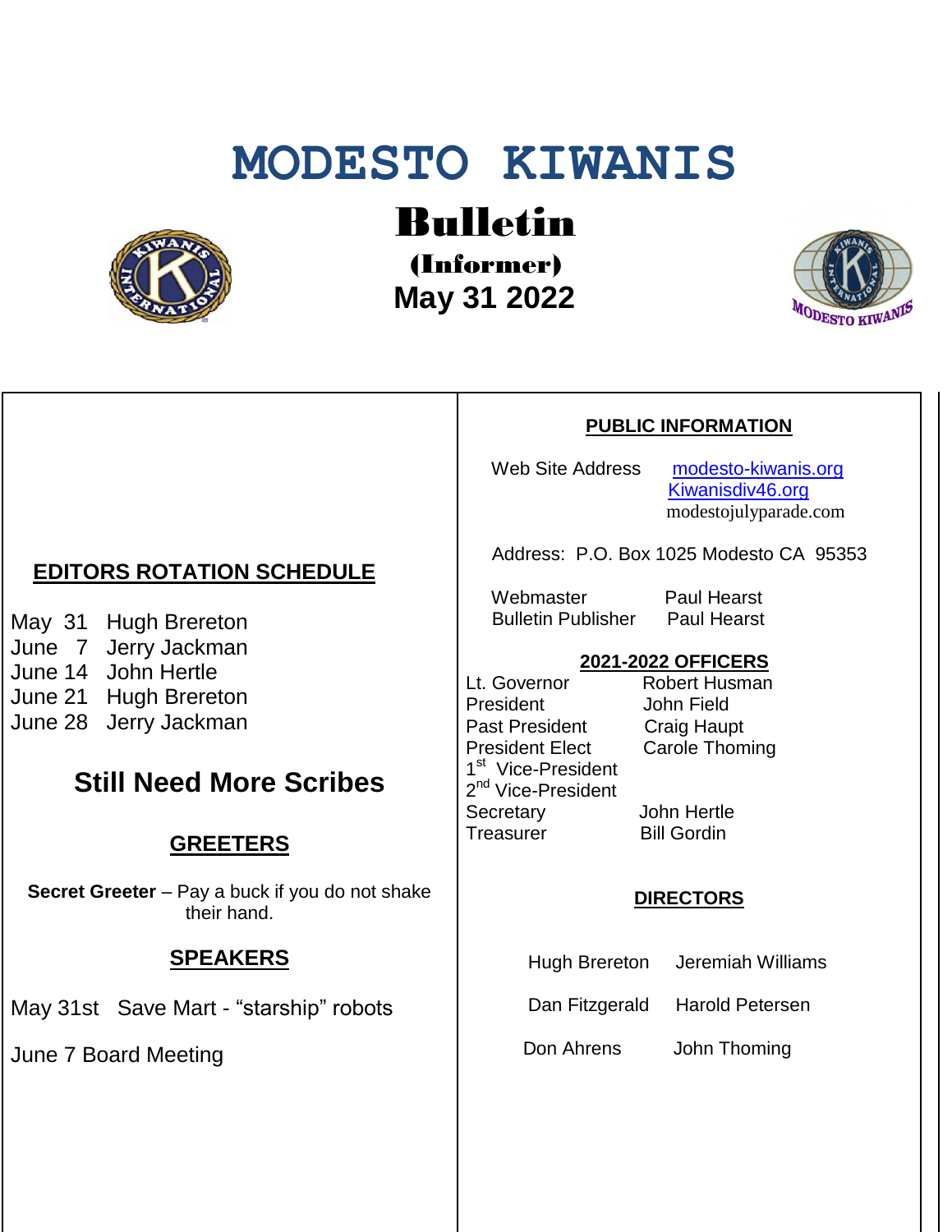We opened the meeting with the Pledge, the Song by **Don Ahrens**, and (I think) **John Field** with the Prayer.

Three new members (prospective and actual) in attendance: **Jennifer Houston** with the Gallo Center for the Arts. She helps manage incoming shows and volunteers. **Kevin Scott**, a transferred Kiwanian from North Modesto Kiwanis, who is a photographer and works also for American Seals West, Inc. (Our photographer, **Terry McGrath**, who recently died probably did not want the Club to be without a Photographer), I''ll bet. And, our new D.A.-to-Be: Jeff Laugero. Jeff will be the new D.A. due to his long work and success in the D.A.'s office. The fact that he was the *only* candidate, had nothing to do with it. When he announced his candidacy, all others thinking about running, called to withdraw. We are really happy about the new members. Introduce yourself to them at the next meeting. (I hope that I spelled names, offices, and first names correctly.)

**Kevin** went to the DCM at the Graffiti Museum.

Jeff Laugero said with the retirement of Brigit Fladager, who will continue until he is installed, the office is in transition. They need more deputies and people in the office. Retention and Recruitment, especially by local people would be good.

**Hal Conkey**: last weekend after church I saw **Hal** and his wife Lucy**. Hal** (and Lucy) looked great. He and I discussed the "Great Flight to Monterey Kiwanis" for an Interclub. (A lot of members may not recall what that was: (4 members would go to another Kiwanis Club's meeting and our Club got credit.) About five or so went in **Hal's** plane. Never happened again, too bad. **Hal** grew up in Iowa, was in the early days of the Air Force (it was "the Army Air Corps", but had a name change) which **Hal** recalls. **Hal** was on a plane grounded in Greenland for 911 and came home to California a bit late. He is **98** and doing well. I asked him and Lucy to come to a meeting if possible so our members could meet a really longtime member who has retired from his dental "appliance" (dentures, crowns, etc.) practice. **John Field** should recall **Hal**, probably used his services.

John Field is helping out a dentist who's assistant had resigned. Now Christine, John's wife, has picked-out all their new furniture. l should give